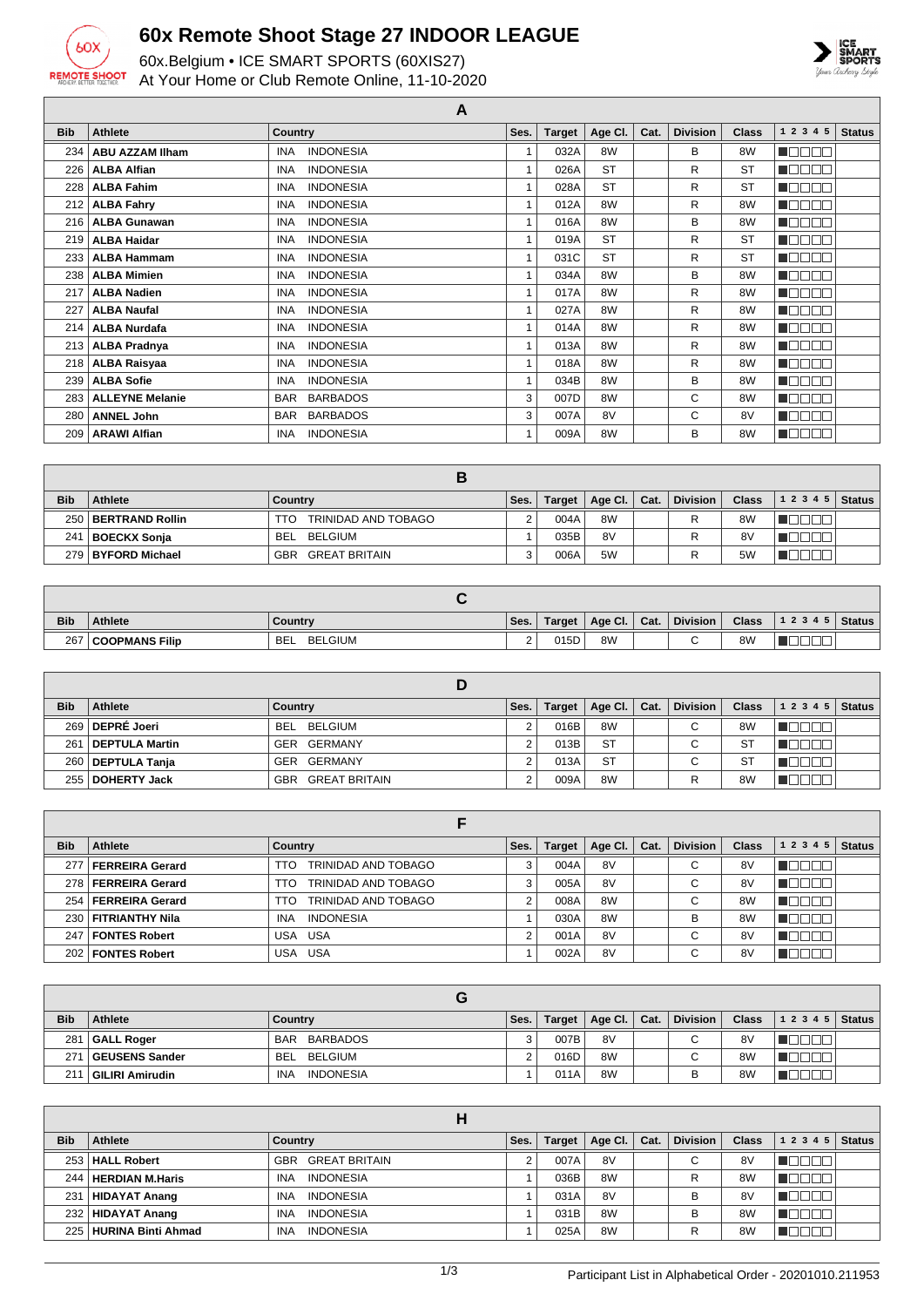

## **60x Remote Shoot Stage 27 INDOOR LEAGUE**

60x.Belgium • ICE SMART SPORTS (60XIS27) At Your Home or Club Remote Online, 11-10-2020



٦

| <b>Bib</b> | Athlete                      | Country                        | Ses. | <b>Target</b> | Age Cl.   | Cat. | <b>Division</b> | <b>Class</b> | 1 2 3 4 5 | <b>Status</b> |
|------------|------------------------------|--------------------------------|------|---------------|-----------|------|-----------------|--------------|-----------|---------------|
|            | 207   IQBAL Syukran Muhammad | <b>INDONESIA</b><br>INA        |      | 007A          | 8W        |      | B               | 8W           | 300C      |               |
|            | 208 RAWAN Dn                 | <b>INDONESIA</b><br><b>INA</b> |      | 008A          | 8W        |      | B               | 8W           | ┱         |               |
|            | 275   IRVINE Russ            | AUS AUSTRALIA                  | 3    | 002A          | <b>ST</b> |      | $\sim$<br>ັ     | <b>ST</b>    | ┱         |               |
|            | 252 RVINE Russ               | AUSTRALIA<br>AUS               | C    | 006A          | <b>ST</b> |      | $\sim$<br>◡     | ST           | Ш.        |               |
| 221        | <b>IRVINE Russ</b>           | AUS AUSTRALIA                  |      | 021A          | 8W        |      | $\sim$<br>◡     | 8W           |           |               |

| <b>Bib</b> | <b>Athlete</b>      | Country                 | Ses. | Target | Age Cl. | Cat. | <b>Division</b> | <b>Class</b>   | 12345 | Status |
|------------|---------------------|-------------------------|------|--------|---------|------|-----------------|----------------|-------|--------|
| 222 l      | <b>JOWO Jessica</b> | <b>INDONESIA</b><br>INA |      | 022A   | 8W      |      | ◡               | 8 <sub>W</sub> |       |        |

| <b>Bib</b> | Athlete         | Country                    | Ses. | Target | Age Cl. $ $ | Cat. | <b>Division</b> | <b>Class</b>   | $12345$ Status |  |
|------------|-----------------|----------------------------|------|--------|-------------|------|-----------------|----------------|----------------|--|
|            | 262 LYNCH Mark  | SOUTH AFRICA<br><b>RSA</b> |      | 014A   | 8W          |      |                 | 8 <sub>W</sub> |                |  |
|            | 263 LYNCH Ronan | SOUTH AFRICA<br>RSA        |      | 014B   | 8W          |      |                 | 8 <sub>W</sub> |                |  |

|            | M                              |                                   |                |               |           |      |                 |                |           |               |  |  |
|------------|--------------------------------|-----------------------------------|----------------|---------------|-----------|------|-----------------|----------------|-----------|---------------|--|--|
| <b>Bib</b> | Athlete                        | <b>Country</b>                    | Ses.           | <b>Target</b> | Age Cl.   | Cat. | <b>Division</b> | <b>Class</b>   | 1 2 3 4 5 | <b>Status</b> |  |  |
| 258        | MAGHRIBI Syahraz               | <b>INDONESIA</b><br><b>INA</b>    | 2              | 012A          | 8W        |      | В               | 8 <sub>W</sub> |           |               |  |  |
| 215        | MANGGIS Izzata                 | <b>INDONESIA</b><br><b>INA</b>    |                | 015A          | 8W        |      | R               | 8 <sub>W</sub> |           |               |  |  |
| 246        | <b>MBAH DHARMO ALBA Dharmo</b> | <b>INDONESIA</b><br><b>INA</b>    |                | 037B          | 8W        |      | В               | 8 <sub>W</sub> |           |               |  |  |
| 206        | MCCALLUM Bruce                 | AUSTRALIA<br>AUS                  |                | 006A          | <b>ST</b> |      | R               | <b>ST</b>      | TOE       |               |  |  |
| 224        | <b>MCWILLIAMS Rhys</b>         | <b>SOUTH AFRICA</b><br><b>RSA</b> |                | 024A          | 8W        |      | С               | 8 <sub>W</sub> | ┱         |               |  |  |
| 266        | <b>MEBIS Kyano</b>             | <b>BELGIUM</b><br><b>BEL</b>      | 2              | 015C          | 8V        |      | C               | 8V             | ┐Г        |               |  |  |
| 272        | <b>MEBIS Louwie</b>            | <b>BELGIUM</b><br><b>BEL</b>      | $\overline{2}$ | 017A          | 8V        |      | С               | 8V             |           |               |  |  |
| 264        | <b>MEBIS Stijn</b>             | <b>BELGIUM</b><br>BEL.            | $\overline{2}$ | 015A          | 8W        |      | C               | 8 <sub>W</sub> | חרו       |               |  |  |
| 210        | <b>MORTIMER Robyn</b>          | <b>AUSTRALIA</b><br>AUS           |                | 010A          | 8W        |      | B               | 8 <sub>W</sub> | ──        |               |  |  |
| 201        | MUHAMMAD Adien                 | <b>INDONESIA</b><br><b>INA</b>    |                | 001A          | 8V        |      | R               | 8V             | H.        |               |  |  |
| 204        | MUHAMMAD Adien                 | <b>INDONESIA</b><br><b>INA</b>    |                | 004A          | 8W        |      | R               | 8W             | 30 C      |               |  |  |

|            |                    | IN                             |      |        |         |      |                 |              |       |        |
|------------|--------------------|--------------------------------|------|--------|---------|------|-----------------|--------------|-------|--------|
| <b>Bib</b> | <b>Athlete</b>     | Country                        | Ses. | Target | Age Cl. | Cat. | <b>Division</b> | <b>Class</b> | 12345 | Status |
|            | 205   NAUFAL Taher | <b>INA</b><br><b>INDONESIA</b> |      | 005A   | 8V      |      |                 | 8V           |       |        |

| <b>Bib</b> | <b>Athlete</b>         | <b>Country</b>          | Ses.     | Target | Age Cl. | Cat. | <b>Division</b> | <b>Class</b> | 12345 | Status |
|------------|------------------------|-------------------------|----------|--------|---------|------|-----------------|--------------|-------|--------|
|            | 249   OOSTHUIZEN Danie | AUS<br><b>AUSTRALIA</b> | <u>_</u> | 003A   | 8W      |      |                 | 8W           |       |        |

|            | p                         |                                |      |               |                |      |                 |              |           |               |  |
|------------|---------------------------|--------------------------------|------|---------------|----------------|------|-----------------|--------------|-----------|---------------|--|
| <b>Bib</b> | Athlete                   | Country                        | Ses. | <b>Target</b> | Age CI.        | Cat. | <b>Division</b> | <b>Class</b> | 1 2 3 4 5 | <b>Status</b> |  |
|            | 220   PABLO Norczyk Simon | ESP SPAIN                      |      | 020A          | 8 <sub>W</sub> |      | ⌒<br>◡          | 8W           |           |               |  |
|            | 274   PEERS Tim           | <b>GBR GREAT BRITAIN</b>       | 3    | 001A          | <b>ST</b>      |      | R               | <b>ST</b>    |           |               |  |
|            | 282   PHOENIX Anthony     | BAR BARBADOS                   | 3    | 007C          | 8 <sub>W</sub> |      | $\sim$<br>U     | 8W           |           |               |  |
|            | 268   POELMANS Dirk       | BEL BELGIUM                    |      | 016A          | 8V             |      | С               | 8V           |           |               |  |
|            | 287   POELMANS Jarno      | BEL BELGIUM                    | 2    | 019B          | 8W             |      | B               | 8W           |           |               |  |
|            | 229   PRIYANTORO Aditya   | <b>INDONESIA</b><br><b>INA</b> |      | 029A          | 8W             |      | B               | 8W           |           |               |  |

|            | . .                         |                                |      |        |                 |        |                 |                |       |        |
|------------|-----------------------------|--------------------------------|------|--------|-----------------|--------|-----------------|----------------|-------|--------|
| <b>Bib</b> | Athlete                     | <b>Country</b>                 | Ses. | Target | Age Cl. $\vert$ | ∣ Cat. | <b>Division</b> | <b>Class</b>   | 12345 | Status |
|            | 245   REJOAGUNG Wienna Alba | <b>INA</b><br><b>INDONESIA</b> |      | 037A   | 8W              |        |                 | 8 <sub>W</sub> |       |        |

| <b>Bib</b> | <b>Athlete</b>             | Country                     | Ses. | Target | Age Cl.   Cat. |  | <b>Division</b>               | <b>Class</b> | 1 2 3 4 5 | <b>Status</b> |  |
|------------|----------------------------|-----------------------------|------|--------|----------------|--|-------------------------------|--------------|-----------|---------------|--|
|            | 203   SAKTHIVEL Nikhil Raj | <b>IND</b><br><b>INDIA</b>  |      | 003A   | 8W             |  | $\sim$<br>◡                   | 8W           |           |               |  |
|            | 256   SAUNDERSON Jay       | <b>GREAT BRITAIN</b><br>GBR |      | 010A   | 8V             |  | $\sim$<br>U                   | 8V           |           |               |  |
|            | 248   SCHROEDERS Ronald    | BEL BELGIUM                 |      | 002A   | 8 <sub>W</sub> |  | ◡                             | 8W           |           |               |  |
| 251        | <b>SHERWIN Francis</b>     | TRINIDAD AND TOBAGO<br>TTO  |      | 005A   | 8V             |  | $\overline{\phantom{0}}$<br>◡ | 8V           |           |               |  |